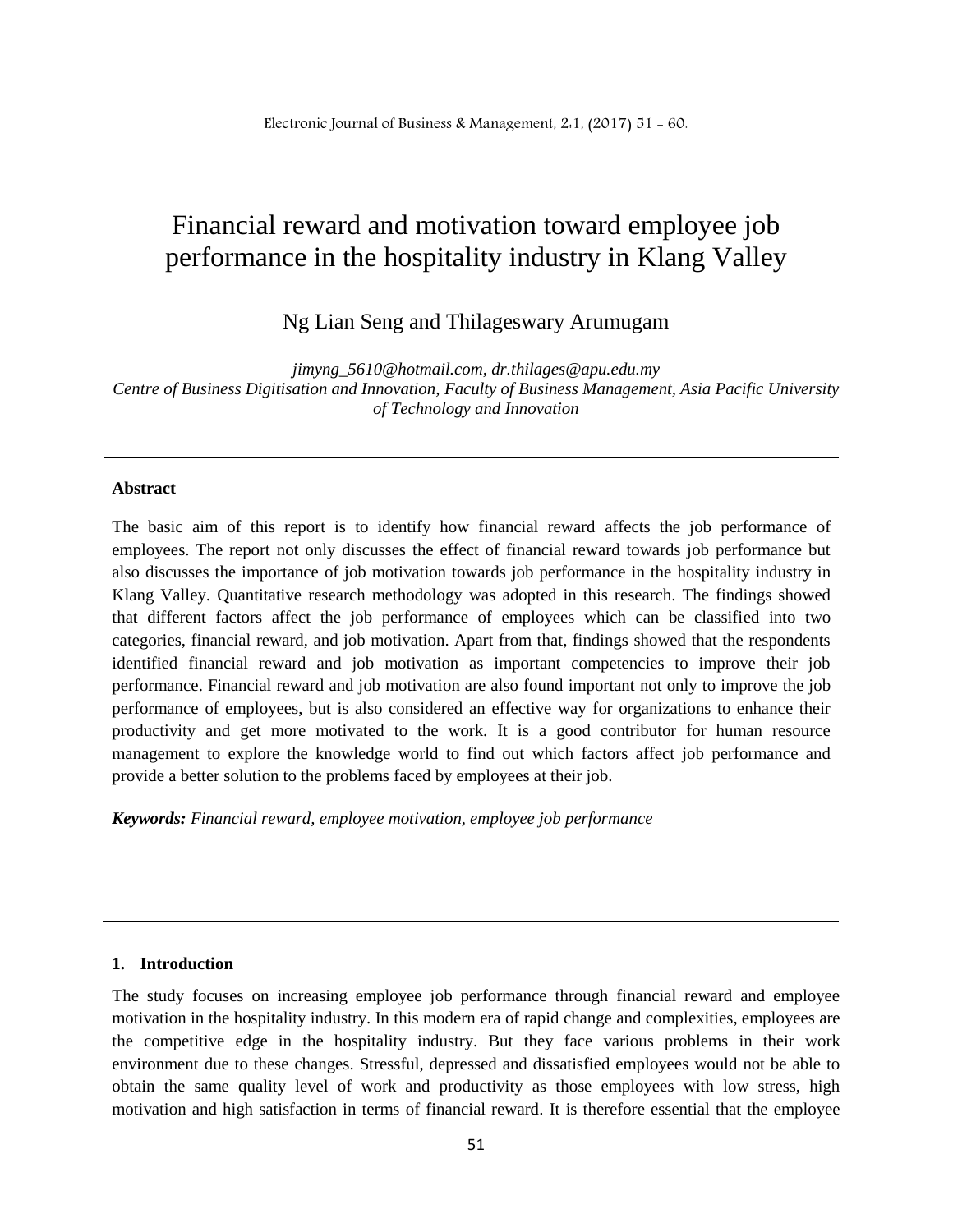psychological aspects be looked into. Malaysia is a multi-racial country with more than 70 identified ethnic groups. These ethnic groups are broadly classified into four major groups namely indigenous (inclusive of Malay and Indigenous), Chinese, Indians and Others (include indigenous tribes and non-Malaysian citizen) (Mahari, 2011). Malaysia with the population of 31 million and average annual population rate of 1.3% (Statistics.gov.my, 2015) is still a developing country faced with different challenges in a changing world. In Malaysia, the tourism sector is one of the 12 National Key Economic Areas (NKEAs), which has been identified as one of the contributing prime sectors in Malaysia economy achievement. Being the top 10 tourism destination, undeniably, Malaysia has proven its ability in the tourism industry (Tourism Malaysia, 2015). The tourism industry in Malaysia is constantly growing annually and it provides a considerable amount of national revenue to the government. According to the report, the growth in Malaysia's hospitality market was due to the government's Visit Malaysia 2014 campaign. The campaign offers various promotional packages and tours as part of the government's initiative to promote Malaysia as a tourist destination and achieve arrivals of 28 million and receipts of RM75 billion (The edge property, 2013).

A study by Vermeeren et al. (2009) has proved that work performance could help the public and private organization to improve service delivery. Income is indeed an important motivator for an employee work performance. A study done by Dieleman et al. (2003) showed that work performance is influenced by both financial and non-financial incentives. The main motivating factors for workers were appreciation by managers, colleagues, and the community as well as a stable job and income and training. The main discouraging factors were related to low salaries and difficult working conditions which normally drives an employee to bad working performance. According to the data collected in Hewitt's 2007 Total Compensation Management survey, the average Malaysian employee turnover rate is 18% (Hewitt, 2009). Turnover among Generation X (the year 1966 to 1976) and Y (the year 1977 to 1994) employees tends to be the highest, as company loyalty among the younger generations is weak and apparently eroding (Hewitt, 2009). The research on financial reward and employee motivation has never been stopped and throughout the research, it shows that financial reward and employee motivation have been independently linked to organizational performance within an organization.

## **2. Literature Review**

## *2.1 Financial Reward*

In the real world, reward plays an important role on employee performance because rewards could determine how productive an employee performance is and motivate and control the performance as well. Therefore, it is necessary for a manager to understand how important a financial reward really inspires employees and motivate them. Financial reward is considered as the most functional tool for managers to motivate employees to move successfully and influence their behavior to achieve greater organization goals (Danish & Usman2010). On the other hands, failure in financial rewards would influence the effectiveness of skilled employees to be limited if they are not being motivated.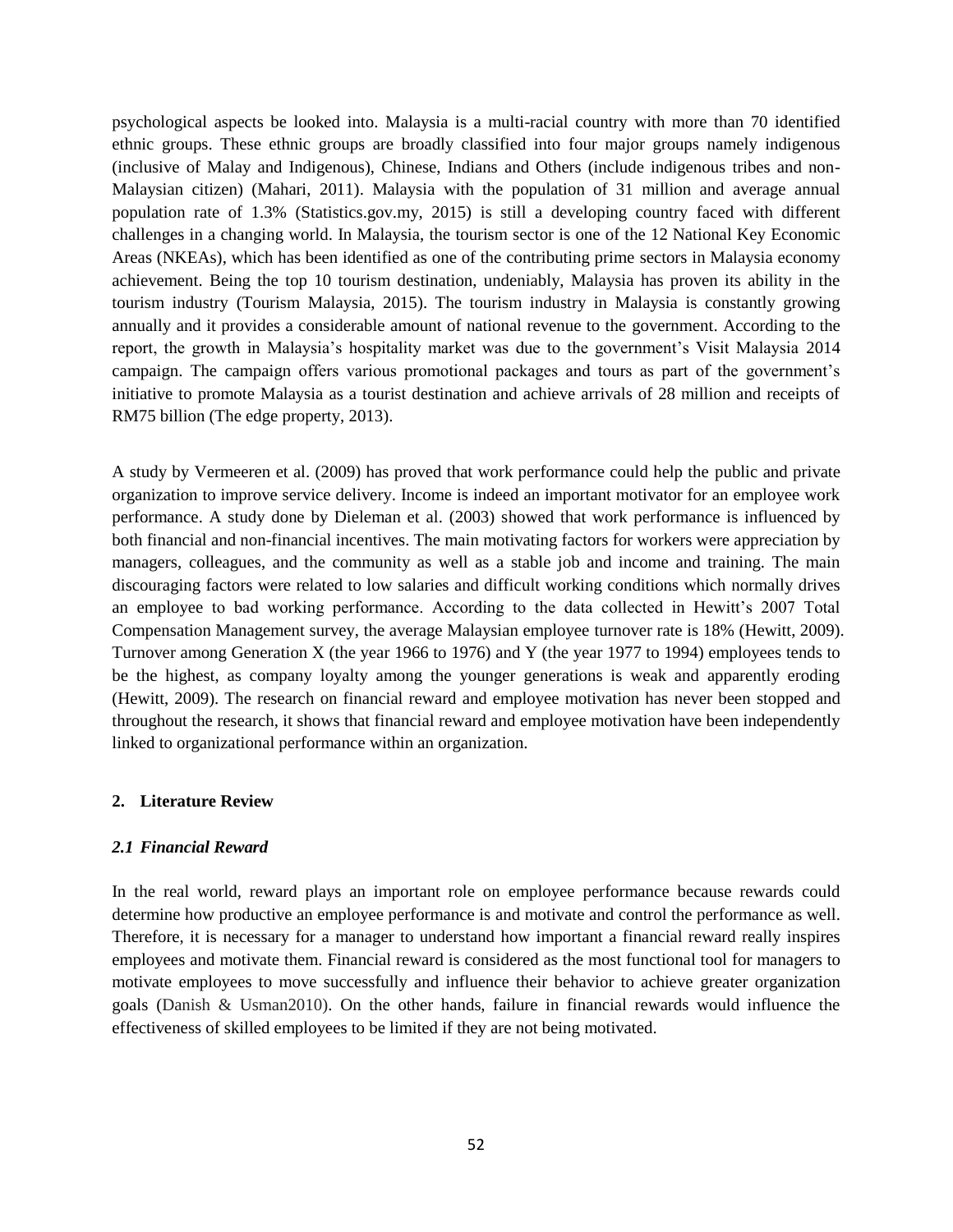### *2.2 Employee Motivation*

Motivation considers the individual and his performance (Ajang, 2007). In other words, motivation is defined as: "the set of processes that arouse, direct, and maintain human behavior towards attaining some goal" (Ajang, 2007). Organizations today from all around the world strive to motivate their employees. Most of the organizations realized that the action of motivating employees can drive to meet organization goals. The motivated employee relates to the manner of self-commitment and self-satisfaction which can increase their job performance. According to the journal research, employee motivation plays an important role in getting a high level of satisfaction. Apart from that, motivation can be referred to deals with drive, energy behind the action of an individual. People turn to be guided by their interest in making a good impression on others, doing interesting work and being successful in what they do. With increasingly job satisfaction, it drives an employee to perform better at work.

### *2.3 Job Performance*

In simple words, task performance can be defined as proficiency of employee in generating products and services or the outcome that contribute to the progress into the result. In other words, job performance is the effort given by employees on the job. In an organization, every working employee is expected to perform his or her job in a dependable way. Based on the employment contract, every employee is responsible for performing better on tasks given as well as the duties involved in the job. They should have the feel of sense of responsibility for doing the tasks and duties given to them very well. Job performance includes the activities that can lead to the effectiveness of a company even though those activities are out of the rage of their specific task. In contrast, performance is also defined as the effort given by employees which it is not directly associated with their main task function and it is not formally written in the job description but yet it plays an important role in defining performance.

## **3 Methodology**

This paper employed a quantitative method and is an explanatory study. Looking into the sampling methodology, the population in this study are working employees in the hospitality industry in Klang Valley. This study focuses on financial rewards and employee motivation as the independent variable and employee job performance as the dependent variable. The research instrument used in this study is a structured questionnaire. In sampling methodology, there were 104 respondents chosen while sampling frame included all working employees in the hospitality industry in Klang Valley and only those working employees were selected for this study. In detail, the respondents from age group "below 30 years old" and "age 31 or above" were chosen accordingly. Secondly, the population of this study focused on the respondents from the company in the hospitality industry in Klang Valley. These selected companies were chosen randomly out from the list of the hospitality Industry. The list of the hospitality industry organizations was obtained from Malaysian Employers' Federation. A systematic sampling method was used to select the samples for this study. The primary data was data gathered and assembled through a structured questionnaire. A total of 100 questionnaires were sent out to the selected hospitality organizations in Klang Valley. The unit of analysis was workers in various departments in the organizations such as Sales & Marketing, Human Resource, Operations, Finance & Accounting, Information Technology Support, Research & Development and Engineering.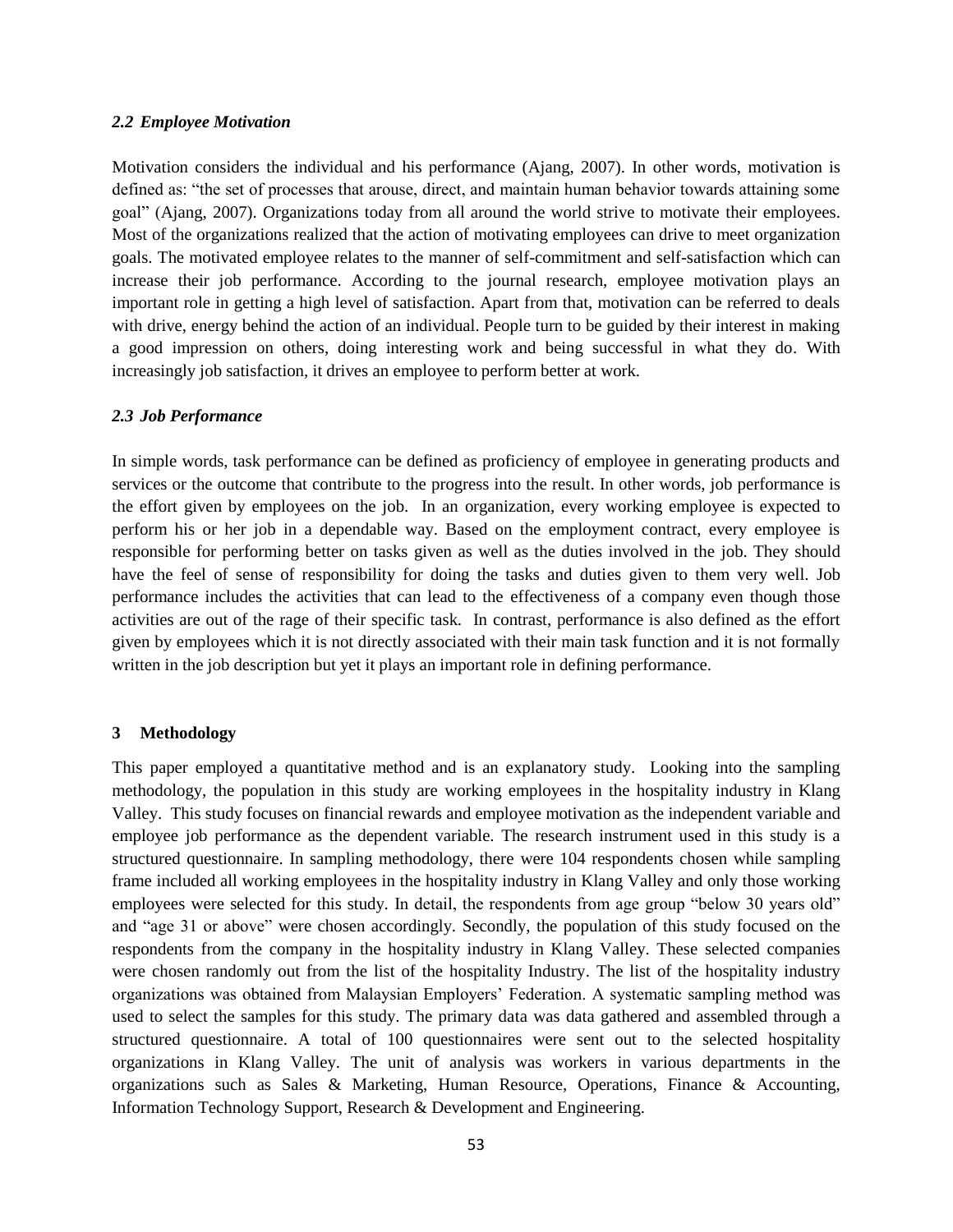## **3.1 Measurement**

This survey was designed to investigate the factors that influence working employees to be motivated at work. Instrumentation and measurement are mainly used in examining the relationship of each statement towards employee job performance. In terms of the measurement of all the determinants, a five-point Likert scale was applied. Each statement was evaluated as five points which was given as "Strongly Agree", four points as "Agree", three points as "Neutral", two points as "Disagree" and lastly one point as "Strongly Disagree". The respondents were divided into various categories. As there are differences between what motivate employees on job performance and what actually influence employees to become demotivate on job performance, it is possible that there may also be differences between categories of employees based on their gender and age. Data analysis was performed by using Statistical Packages of the Social Science (SPSS). Multiple regression analysis was used to determine the relationship between the independent variables and the dependent variable. Stepwise regression analysis was used to determine which among the predictor variables contributed most to the job performance of employees in Klang Valley service organizations. After collecting the data on all the factors, excel computer programmed was used to present the results.

#### **4 Result**

## **4.1 Age**

In this study, the frequencies for the age of respondents obtained in the various organizations shows that 61.5% of respondents were aged at 21-35, about 34.6% of respondents were aged at 36-50 and followed by 2.9% of respondents were aged at 51 or above.

|             |             |           |         |                      | Cumulative |
|-------------|-------------|-----------|---------|----------------------|------------|
|             |             | Frequency | Percent | <b>Valid Percent</b> | Percent    |
| Valid       | $21 - 35$   | 64        | 61.5    | 62.1                 | 62.1       |
|             | $36 - 50$   | 36        | 34.6    | 35.0                 | 97.1       |
|             | 51 or above | 3         | 2.9     | 2.9                  | 100.0      |
|             | Total       | 103       | 99.0    | 100.0                |            |
| Mis<br>sing | System      |           | 1.0     |                      |            |
| Total       |             | 104       | 100.0   |                      |            |

| Table 1: Frequencies and percentage distribution of respondents age |  |  |  |  |  |  |  |  |  |
|---------------------------------------------------------------------|--|--|--|--|--|--|--|--|--|
|---------------------------------------------------------------------|--|--|--|--|--|--|--|--|--|

## **Gender**

According to Table 2, the frequencies obtained for the other variables, it was found that 45.2% of the respondents were female and the remaining 53.8% were male.

## **Table 2: Frequencies and percentage distribution of respondents on gender**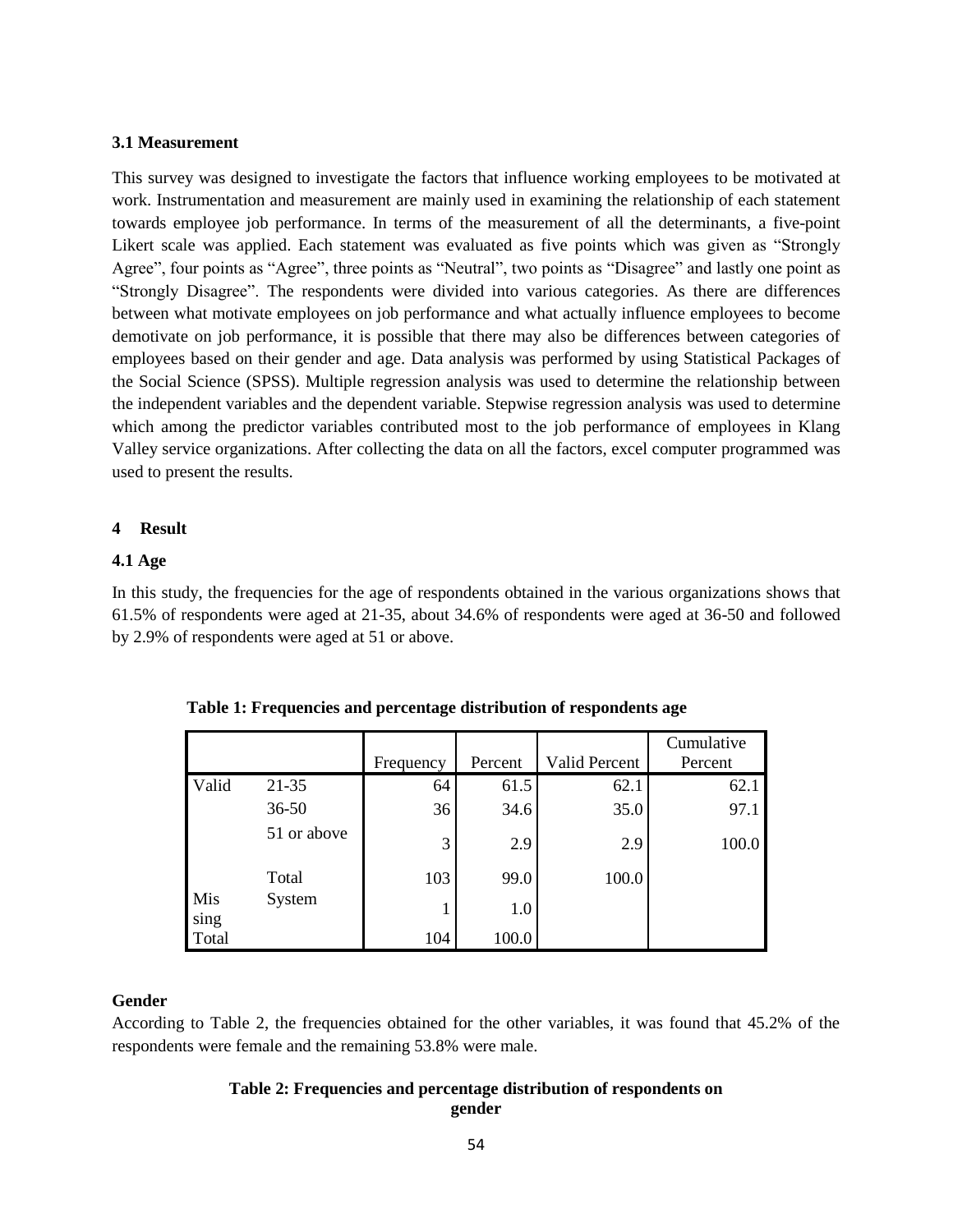|         |        | Frequency | Percent | Valid Percent | Cumulative<br>Percent |
|---------|--------|-----------|---------|---------------|-----------------------|
| Valid   | Female | 47        | 45.2    | 45.6          | 45.6                  |
|         | Male   | 56        | 53.8    | 54.4          | 100.0                 |
|         | Total  | 103       | 99.0    | 100.0         |                       |
| Missing | System |           | 1.0     |               |                       |
| Total   |        | 104       | 100.0   |               |                       |

# **Marital Status**

According to Table 3, the frequencies obtained, it is shown that about 43.3% of respondents who were married and about 55.8% of respondents who were single.

|         |         | Frequency | Percent | <b>Valid Percent</b> | Cumulative<br>Percent |
|---------|---------|-----------|---------|----------------------|-----------------------|
| Valid   | Married | 45        | 43.3    | 43.7                 | 43.7                  |
|         | Single  | 58        | 55.8    | 56.3                 | 100.0                 |
|         | Total   | 103       | 99.0    | 100.0                |                       |
| Missing | System  |           | 1.0     |                      |                       |
| Total   |         | 104       | 100.0   |                      |                       |

**Table 3: Frequencies and percentage distribution of respondents on status**

# **Nature of the Job**

According to the Table 4, the frequencies obtained from the nature of the job, about 4.8% of the respondents worked as temporary, about 89.4% of respondents worked as permanent in the organization and the remaining 4.8% of respondents worked as part time.

**Table 4: Frequencies and percentage distribution of respondents on nature of job**

|         | OL JOD    |           |         |               |            |  |  |  |
|---------|-----------|-----------|---------|---------------|------------|--|--|--|
|         |           |           |         |               | Cumulative |  |  |  |
|         |           | Frequency | Percent | Valid Percent | Percent    |  |  |  |
| Valid   | Temporary |           | 4.8     | 4.9           | 4.9        |  |  |  |
|         | Permanent | 93        | 89.4    | 90.3          | 95.1       |  |  |  |
|         | Part Time | 5         | 4.8     | 4.9           | 100.0      |  |  |  |
|         | Total     | 103       | 99.0    | 100.0         |            |  |  |  |
| Missing | System    |           | 1.0     |               |            |  |  |  |
| Total   |           | 104       | 100.0   |               |            |  |  |  |

# **Education Qualification**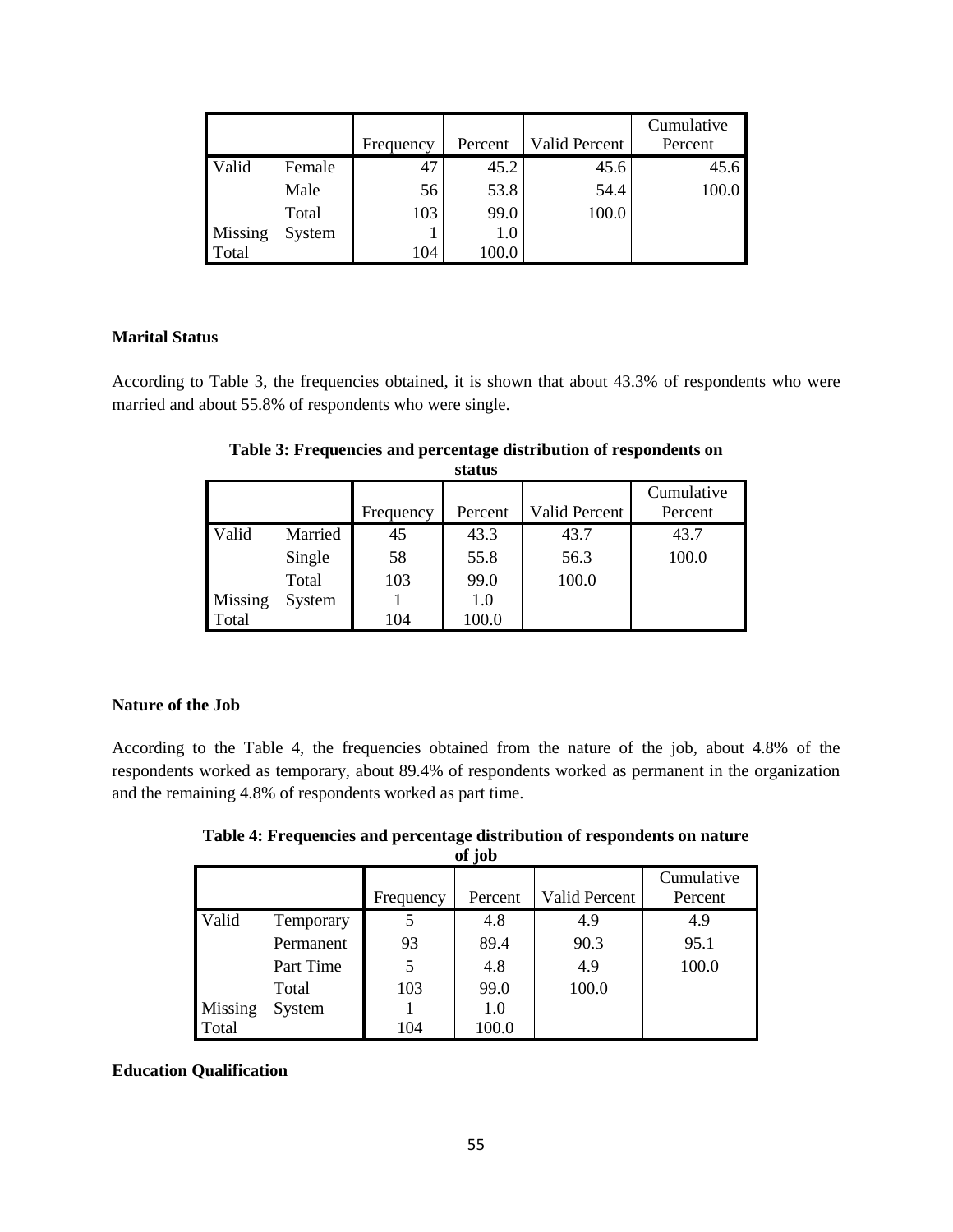Based on the result in Table 5, it shows that the greatest qualification obtained from 104 respondents were Degree where contributes 56.7%. Second greatest was 28 individuals who hold SPM qualification and contributes 27.9%. Followed by nine respondents who hold Diploma qualification (9%). Apart from that, it showed four respondents who hold for Master's Degree with 3.8% from the frequencies result and lastly was two respondents with STPM qualification (1.9%).

|         |                        |           |         |                      | Cumulative |
|---------|------------------------|-----------|---------|----------------------|------------|
|         |                        | Frequency | Percent | <b>Valid Percent</b> | Percent    |
| Valid   | <b>SPM</b>             | 29        | 27.9    | 28.2                 | 28.2       |
|         | <b>STPM</b>            | 2         | 1.9     | 1.9                  | 30.1       |
|         | Diploma                | 9         | 8.7     | 8.7                  | 38.8       |
|         | Degree                 | 59        | 56.7    | 57.3                 | 96.1       |
|         | <b>Master's Degree</b> | 4         | 3.8     | 3.9                  | 100.0      |
|         | Total                  | 103       | 99.0    | 100.0                |            |
| Missing | System                 |           | 1.0     |                      |            |
| Total   |                        | 104       | 100.0   |                      |            |

**Table 5: Frequencies and percentage distribution of respondents on qualification**

# **Job Department**

The greatest number of individuals in the sample came from the Operations department (33.7%), followed by Finance & Accounting (24.0%). Only three individuals (2.9%) from the engineering department, eight individuals (8.7%) from Human Resource department, 11 individuals (10.6%) from Information technology department and followed by 20 individuals from sales & marketing department (19.2%).

|         |                                   | Frequency | Percent | Valid Percent | Cumulative<br>Percent |
|---------|-----------------------------------|-----------|---------|---------------|-----------------------|
| Valid   | Sales & Marketing                 | 20        | 19.2    | 19.4          | 19.4                  |
|         | Human Resource                    | 9         | 8.7     | 8.7           | 28.2                  |
|         | Operation                         | 35        | 33.7    | 34.0          | 62.1                  |
|         | Finance & Accounting              | 25        | 24.0    | 24.3          | 86.4                  |
|         | Information technology<br>support | 11        | 10.6    | 10.7          | 97.1                  |
|         | Engineering                       | 3         | 2.9     | 2.9           | 100.0                 |
|         | Total                             | 103       | 99.0    | 100.0         |                       |
| Missing | System                            |           | 1.0     |               |                       |
| Total   |                                   | 104       | 100.0   |               |                       |

**Table 6: Frequencies and percentage distribution of respondents Job Department**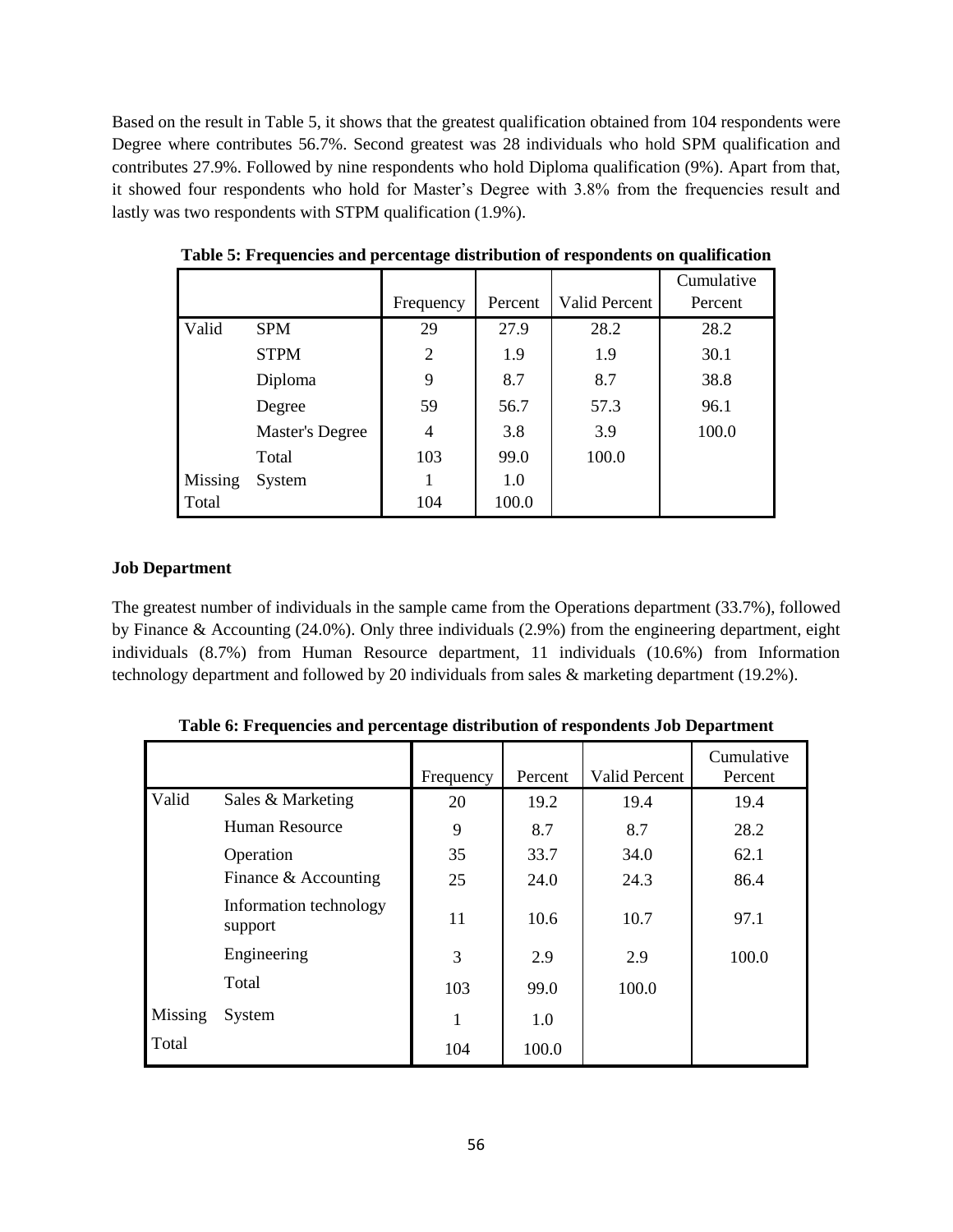# **Monthly Salary**

From the frequencies result shown in Table 7, about 2% of respondents earn salary less than RM 1,000, about  $40.4\%$  of respondents whose salary is between RM1,000 – RM 3,000. Followed by the greatest number of respondents whose salary is in between RM 4,000 – RM 6,000 with 48.1% and only 9 respondents whose salary is RM6,000 above (8.7%).

|         |                      | $\sim$    |         |               |                       |
|---------|----------------------|-----------|---------|---------------|-----------------------|
|         |                      | Frequency | Percent | Valid Percent | Cumulative<br>Percent |
| Valid   | Less than RM1,000    | 2         | 1.9     | 1.9           | 1.9                   |
|         | RM1,000 -<br>RM3,000 | 42        | 40.4    | 40.8          | 42.7                  |
|         | RM4,000 -<br>RM6,000 | 50        | 48.1    | 48.5          | 91.3                  |
|         | RM6,000 Above        | 9         | 8.7     | 8.7           | 100.0                 |
|         | Total                | 103       | 99.0    | 100.0         |                       |
| Missing | System               |           | 1.0     |               |                       |
| Total   |                      | 104       | 100.0   |               |                       |

| Table 7: Frequencies and percentage distribution of respondents on |  |
|--------------------------------------------------------------------|--|
| <b>Monthly Salary</b>                                              |  |

## **Coefficients a- Regression between financial rewards, job motivation and Job Performance**

The coefficient of the regression from result obtained, shows where that the Beta value for financial rewards is 0.271 and job motivation is 0.074. The second condition was met, as the regression was significant. Third, the mediator must affect the dependent variable. Thus, regression was conducted between the independent variable (financial rewards and job motivation) and dependent variable (job performance).

# **Hypothesis 1: Correlation analysis between Financial Reward and Job Performance**

According to the result, there is a positive relationship between financial reward and job performance. Using Cohen's (1988) guide as to the strength of the correlation, there is a large, positive correlation between the two variables ( $r= 0.398$ ,  $p<0.01$ ), with high levels of financial reward effect on employee job performance. Overall, H1 which posits that financial reward has a positive relationship with individual job performance is supported.

# **Hypothesis 2: Correlation analysis between Job Motivation and Job performance**

According to the result, there is a positive relationship between employee job motivation and employee job performance. Using Cohen's (1988) guide as to the strength of the correlation, there is a large, positive correlation between the two variables ( $r = 0.474$ ,  $p < 0.01$ ), with high levels of employee job motivation effect on employee job performance. From the above, H2, which posits that employee job performance has a positive relationship with employee job performance, is supported.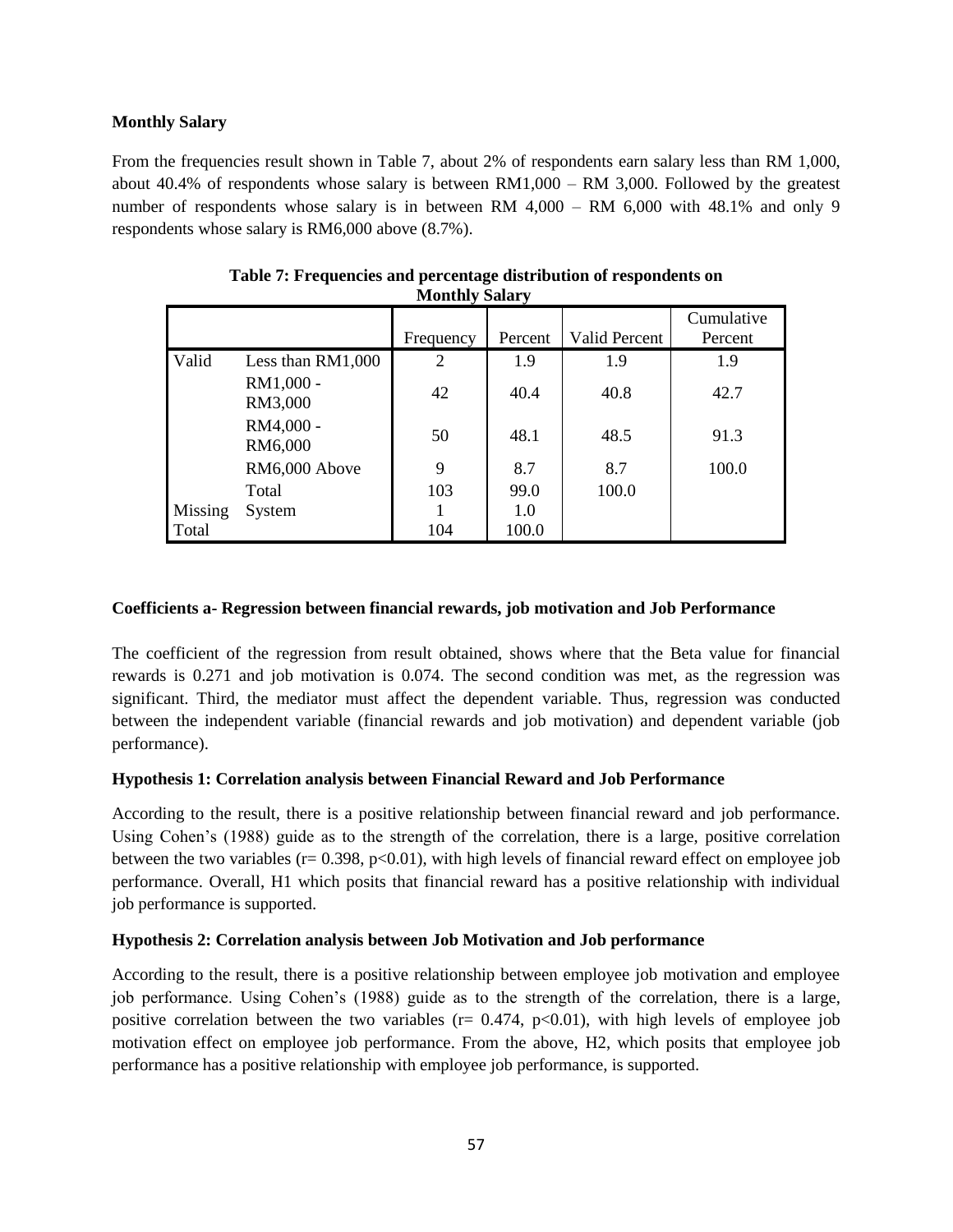#### **Linear Regression & ANOVA (Financial Reward towards Job Performance)**

Based on the result, the R² value for the final model is 0.158. The ANOVA result indicates that the model as a whole (which includes both blocks of variables) is significant ( $F= 19.008$ ,  $P= 0.00$  which p $< 0.01$ ). The Beta-value for financial rewards is 0.298. The R square value is 0.158. The result shows that the regression was significant ( $F=19.008$ ,  $p= 0.000$ ). The coefficient of the regression, on the other hand, where the Beta value for financial reward is 0.2983, the second condition was met, as the regression was significant. Third, the mediator must affect the dependent variable. Thus, regression was conducted between the financial reward (independent variable) and job performance (dependent variable).

## **Linear Regression & ANOVA (Financial Reward towards Job Performance)**

Based on the result, the R square value is 0.224. The regression was significant  $(F=29.203, p= 0.000)$ . The coefficient of the regression, on the other hand where the Beta value for job motivation is 0.073, the second condition was met, as the regression was significant. Third, the mediator must affect the dependent variable. Thus, regression was conducted between the job motivation (independent variable) and job performance (dependent variable).

## **5. Conclusion**

The analysis highlighted that the degree of financial rewards and job motivation has a strong relationship and directly impact on employee job performance. From the data, it was noted that most of the employees who work in the hospitality industry are not satisfied with their monthly salary as it would lead to a general lack of motivation and reduce morale for high performance on their job. Even though employees who work in the hospitality industry are given higher pay, it does not mean it would automatically result in higher productivity. This may be due to a different factor which depends on how job motivation styles by the organization management affect their employees. The research found that employees in different industries including hospitality industry are giving more importance to economic and financial rewards. If financial rewards are increased, it would lead to high job performance increase within the employees. Although an important motivational tool has been identified as financial rewards by previous studies, the rewards can lead to increase in the job performance within an employee. Put differently, money can perform a dual role in motivating employee on their job performance (Ajang, 2007). Overall in this study, regardless of age or gender, financial rewards are considered to be of motivational importance.

#### **5 Recommendation**

Based on the literature review, sample of respondents who were involved in the survey questionnaire and the analysis conducted, it was clearly noticed that employees are not satisfied with the financial reward and are not motivated which affects their job performance. First of all, the organization in the hospitality industry can have improvement on their financial rewards level and some adjustment on their financial rewards structure with regard to various level attached to each grade so that majority of the employees who work in the hospitality industry in Klang Valley can enjoy better financial rewards. Secondly, it is suggested that management be aware that proper financial rewards and other financial aspects could motivate their employees to some extent. Nevertheless, for their employees to be more motivated and influence the job productivity as well as their job performance, the management in the organizations have to consider other motivational rewards and factors like monthly bonus, appreciation, recognition and management support from the department.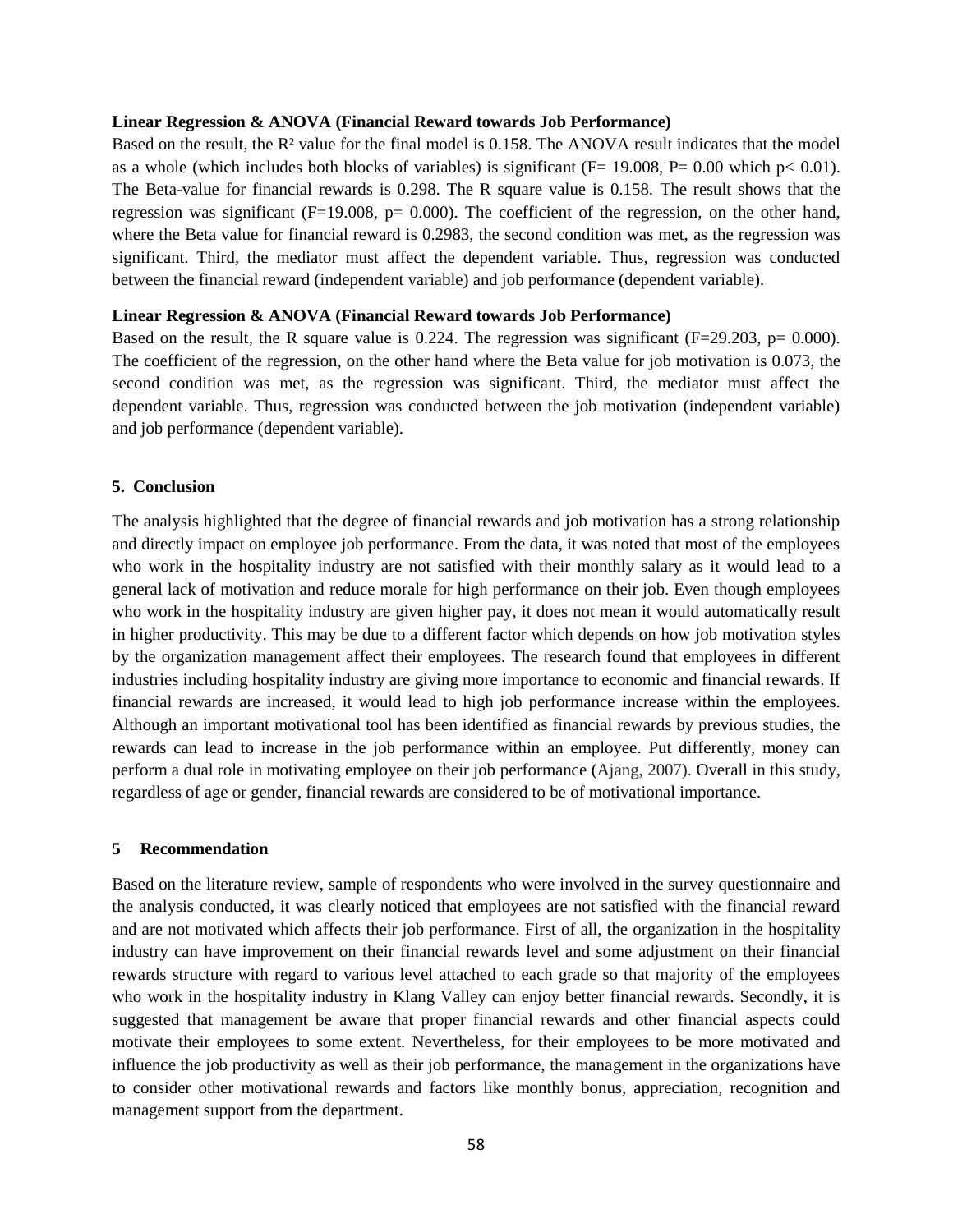Thirdly, it is recommended that the manager choose a suitable motivation theory for their company and move to the approaches step. The recommended motivation theory for hospitality organization in Klang Valley is Maslow Hierarchy of Needs which is considered as one of the most useful and common theory as almost every employee has different needs in terms of job motivation (Afful-Broni, 2012). By using the theory, it clearly makes the process clear for the management. In this theory, there are divided into several levels in the pyramid form where the organization management will be giving a clear direction and division on how to improve the job motivation of their employees. By using the theory, employees will be motivated and will perform highly toward their job performance which will help to increase business performance and productivity. It also enhances the productivity within an employee and they will be more innovative and creative with the proper financial reward and job motivation and this could provide a high positive output on employee job performance. Overall the suggestions and recommendations given will definitely lead toward a high motivated employee with a high rate of job performance.

#### **References**

Afful-Broni, A., 2012. Relationship between Motivation and Job Performance at the University of Mines and Technology, Tarkwa, Ghana: Leadership Lessons. Creative Education, 3 (3), 309-314.

Ajang, P.E., 2007. Assessing the role of work Motivation on Employee Performance.

Aktar, S., Sachu, M.K. and Ali, M.E., 2012. The impact of rewards on employee performance in commercial banks of Bangladesh: an empirical study. IOSR Journal of Business and Management, 6(2), pp.9-15.

Baron, R. M., & Kenny, D. A. (1986). The Moderator-Mediator Variable Distinction in Social Psychological Research: Conceptual, Strategic and Statistical Considerations. Journal of Personality and Social Psychology, 51(6), 1173-1184.

Danish, R.Q. and Usman, A., 2010. Impact of reward and recognition on job satisfaction and motivation: An empirical study from Pakistan. International journal of business and management, 5(2), p.159.

Dieleman, M., Toonen, J., Touré, H. and Martineau, T., 2006. The match between motivation and performance management of health sector workers in Mali. Human resources for health, 4(1), p.1.

Eak, B.B., Yin-Fah, B.C., Gharleghi, B. and Thiam, K.S., 2013. The effectiveness of intrinsic and extrinsic motivations: A study of Malaysian Amway company's direct sales forces. International Journal of Business and Social Science, 4(9).

Jehanzeb, K., Rasheed, M.F. and Rasheed, A., 2012. Impact of rewards and motivation on job satisfaction in banking sector of Saudi Arabia. International Journal of Business and Social Science, 3(21).

Mahari, Z. (2011). Demographic Transition in Malaysia: The Changing Roles of Women. cwsc2011. [Online]. p. 5. Available from: http://Demographic Transition in Malaysia: The Changing Roles of Women. [Accessed: 5 November 2015].